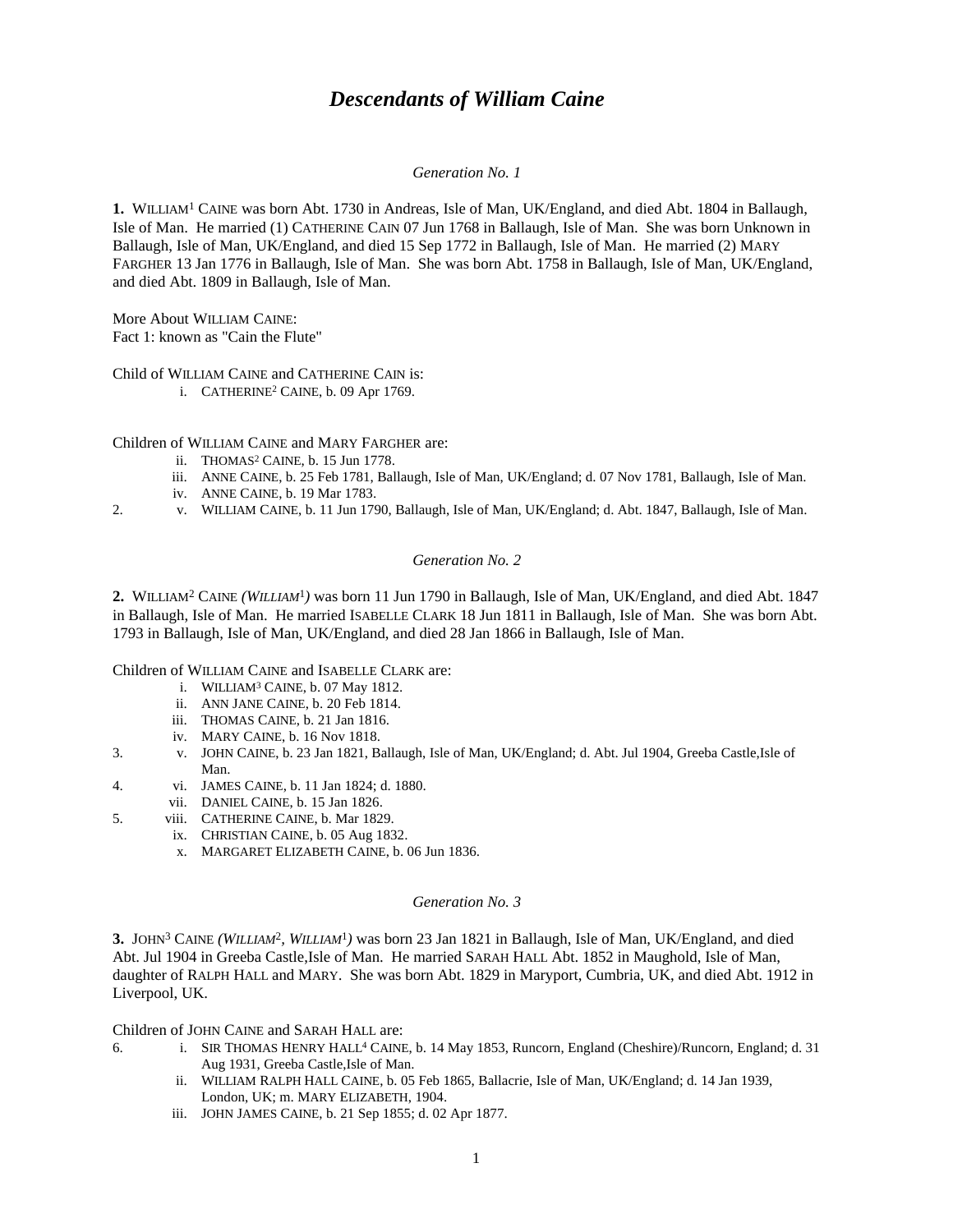- 7. iv. ELIZABETH ANN CAINE, b. 13 Dec 1869, Lancashire, England; d. 31 May 1914, Maughold.
	- v. EMMA CAINE, b. 07 Apr 1862; d. 27 Jun 1863.
	- vi. SARAH JANE CAINE, b. 21 Jan 1858; d. 16 Mar 1863.

4. JAMES<sup>3</sup> CAINE *(WILLIAM<sup>2</sup>, WILLIAM<sup>1</sup>)* was born 11 Jan 1824, and died 1880. He married MARY ANN KEWLEY 1853. She was born 1830, and died 1898.

Children of JAMES CAINE and MARY KEWLEY are:

- i. MARY ANN<sup>4</sup> CAINE, b. Abt. 1854; m. HUGH WALLACE, Abt. 1879.
- ii. WILLIAM HENRY CAINE, b. Abt. 1856.
- iii. ISABELLA RAMSAY CAINE, b. Abt. 1858.
- 8. iv. ELIZA ANNIE CAINE, b. Abt. 1860; d. Abt. 1940.
	- v. MARGARET CAINE, b. Abt. 1866.
- 9. vi. JOHN GEORGE CAINE, b. Abt. 1868; d. 1946.
	- vii. ELLEN CAINE, b. Abt. 1870.
	- viii. AGNES HELENA CAINE, b. Abt. 1875.

5. CATHERINE<sup>3</sup> CAINE *(WILLIAM<sup>2</sup>, WILLIAM<sup>1</sup>)* was born Mar 1829. She married JAMES TEARE 23 Oct 1858 in Braddan, Isle of Man.

Children of CATHERINE CAINE and JAMES TEARE are:

- i. ADELAIDE<sup>4</sup> TEARE, b. 05 Apr 1851.
- ii. ALFRED TEARE, b. 15 Mar 1863.
- iii. REUBEN TEARE, b. 22 Jul 1866.
- iv. JAMES TEARE, b. 10 May 1868.
- v. ELLEN TEARE, b. 08 Aug 1870.

# *Generation No. 4*

**6.** SIR THOMAS HENRY HALL<sup>4</sup> CAINE *(JOHN*<sup>3</sup> *, WILLIAM*<sup>2</sup> *, WILLIAM*<sup>1</sup> *)* was born 14 May 1853 in Runcorn, England (Cheshire)/Runcorn, England, and died 31 Aug 1931 in Greeba Castle,Isle of Man. He married MARY ALICE CHANDLER 03 Sep 1886 in Edinburgh, Scotland, daughter of WILLIAM CHANDLER and MARY QUINCE. She was born 25 May 1869 in Maughold, Isle of Man, UK/England, and died 03 Mar 1932 in Greeba Castle,Isle of Man.

Children of THOMAS CAINE and MARY CHANDLER are:

- 10. i. GORDON RALPH HALL<sup>5</sup> CAINE, b. 15 Aug 1884, Hampstead, Middlesex, London, UK; d. 26 Jun 1962, London, UK.
- 11. ii. DERWENT RALPH HALL CAINE, b. 12 Sep 1891, Maughold, Isle of Man, UK/England; d. 02 Dec 1971, Nassau, Bahamas WI.

**7.** ELIZABETH ANN<sup>4</sup> CAINE *(JOHN*<sup>3</sup> *, WILLIAM*<sup>2</sup> *, WILLIAM*<sup>1</sup> *)* was born 13 Dec 1869 in Lancashire, England*<sup>1</sup>* , and died 31 May 1914 in Maughold. She married GEORGE EDWARD DAY 05 Mar 1896.

More About ELIZABETH ANN CAINE: Residence: 1881, Toxteth Park, Lancashire, England*<sup>1</sup>*

Child of ELIZABETH CAINE and GEORGE DAY is:

i. DAVID GEORGE<sup>5</sup> DAY, b. 1897; d. 1938.

8. ELIZA ANNIE<sup>4</sup> CAINE (*JAMES*<sup>3</sup>, *WILLIAM<sup>2</sup>*, *WILLIAM<sup>1</sup>*) was born Abt. 1860, and died Abt. 1940. She married OLE TEDMANSON 1882. He was born 1856, and died 1910.

Children of ELIZA CAINE and OLE TEDMANSON are:

- i. IVAN HENRY<sup>5</sup> TEDMANSON, b. 1882; d. 1957.
- ii. FREDERICK LEWIS TEDMANSON, b. 1884; d. 1885.
- iii. MAGGIE TEDMANSON, b. 1885; d. 1885.
- iv. ALICE ANNIE TEDMANSON, b. 1888; d. 1967; m. JAMES LYONS.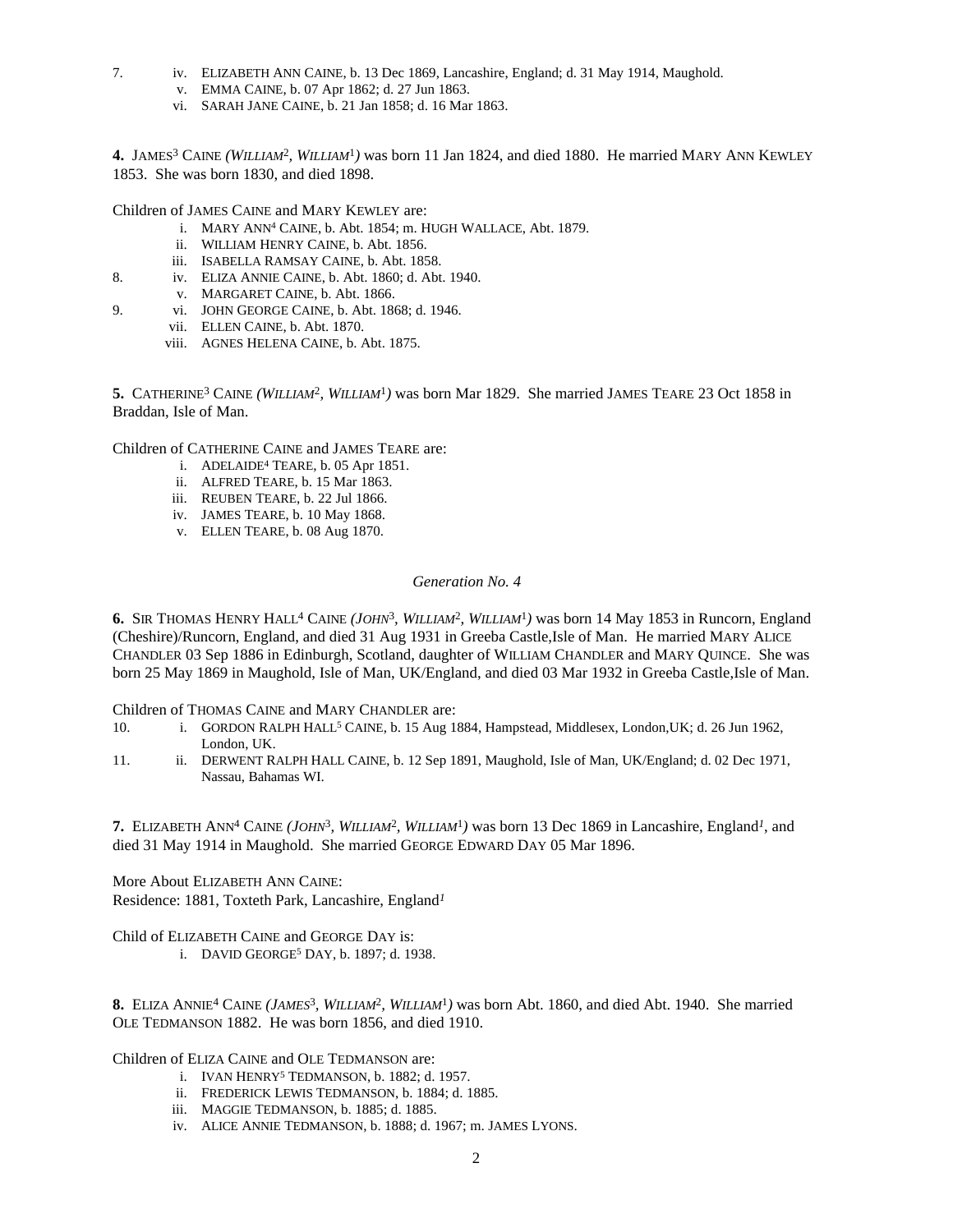- v. PERCIVAL DOUGLAS TEDMANSON, b. 1891; d. 1974.
- vi. ADA GRACE TEDMANSON, b. 1892; m. EDGAR ANNIS.
- vii. RUBY GWENDOLINE TEDMANSON, b. 1895; d. 1969; m. ALBERT FREER.
- 12. viii. MAURICE ELLIOTT TEDMANSON, b. 1888; d. 1956.

**9.** JOHN GEORGE<sup>4</sup> CAINE *(JAMES*<sup>3</sup> *, WILLIAM*<sup>2</sup> *, WILLIAM*<sup>1</sup> *)* was born Abt. 1868, and died 1946. He met MINNIE CHARITY KELLOW 1912. She was born 1875, and died 1951.

Child of JOHN CAINE and MINNIE KELLOW is:

13. i. WILBUR HALL<sup>5</sup> CAINE, b. 15 Jun 1915; d. 17 Mar 2003.

#### *Generation No. 5*

10. GORDON RALPH HALL<sup>5</sup> CAINE (THOMAS HENRY HALL<sup>4</sup>, JOHN<sup>3</sup>, WILLIAM<sup>2</sup>, WILLIAM<sup>1</sup>) was born 15 Aug 1884 in Hampstead, Middlesex, London,UK, and died 26 Jun 1962 in London, UK. He met (1) LILLIAN DEACON 1914 in Greeba Castle,Isle of Man. She was born 1874 in London, UK, and died Apr 1948 in London, UK. He married (2) DOROTHY SARAH TRIPP 1949 in Maidenhead, UK. She was born 1896 in London, UK, and died 1968 in London, UK.

More About GORDON RALPH HALL CAINE: Burial: 29 Jun 1962, Maidenhead, UK Title (Facts Pg): Oct 1918, Honours list - CBE

More About LILLIAN DEACON: Burial: Apr 1948, Maidenhead, UK

Children of GORDON CAINE and LILLIAN DEACON are:

- 14. i. MARY CICELY HALL<sup>6</sup> CAINE, b. 21 May 1917, 45 Queens Rd, Hampstead, London, UK; d. 11 Dec 2003, Stuart, Florida at 8:45 AM.
- 15. ii. DEREK RALPH HALL CAINE, b. 26 Aug 1915, Le Touquets, France; d. 09 Jun 2004, Manhattan, NY,NY at 11:30 PM.

**11.** DERWENT RALPH HALL<sup>5</sup> CAINE *(THOMAS HENRY HALL*<sup>4</sup> *, JOHN*<sup>3</sup> *, WILLIAM*<sup>2</sup> *, WILLIAM*<sup>1</sup> *)* was born 12 Sep 1891 in Maughold, Isle of Man, UK/England, and died 02 Dec 1971 in Nassau, Bahamas WI. He married (1) DOROTHY STEPHEN. He married (2) ROMA JUNE. He met (3) YVONNE Abt. 1965 in Nassau, Bahamas, daughter of ROBERT and UNKNOWN. She was born 07 Mar 1897 in Buenos Aires, Argentina, and died 17 Oct 1967 in Ochsner Clinic, New Orleans,Louisiana.

More About DERWENT RALPH HALL CAINE: Burial: 07 Dec 1971, Hillcrest Cemetery, Palm Beach, Fl. Sec27,Lot769,Space 3

More About YVONNE: Burial: 21 Oct 1967, Hillcrest Cemetery, West Palm Beach, Fl. Sec.27,Lot 769,Space 4 Probate: Doyle Rogers 9709261850/1

Child of DERWENT CAINE and DOROTHY STEPHEN is:

16. i. ELIN HALL<sup>6</sup> CAINE, b. 01 Nov 1912, Douglas, Isle of Man, UK/England; d. 08 Mar 1998, Greeba Castle, IOM.

Children of DERWENT CAINE and ROMA JUNE are:

ii. SEPHA<sup>6</sup> TREBLE, b. Abt. 1908; d. Abt. 1983.

More About SEPHA TREBLE: Fact 1: mother was roma june

iii. PETER PICKETT, b. Abt. 1915; d. Abt. 1943.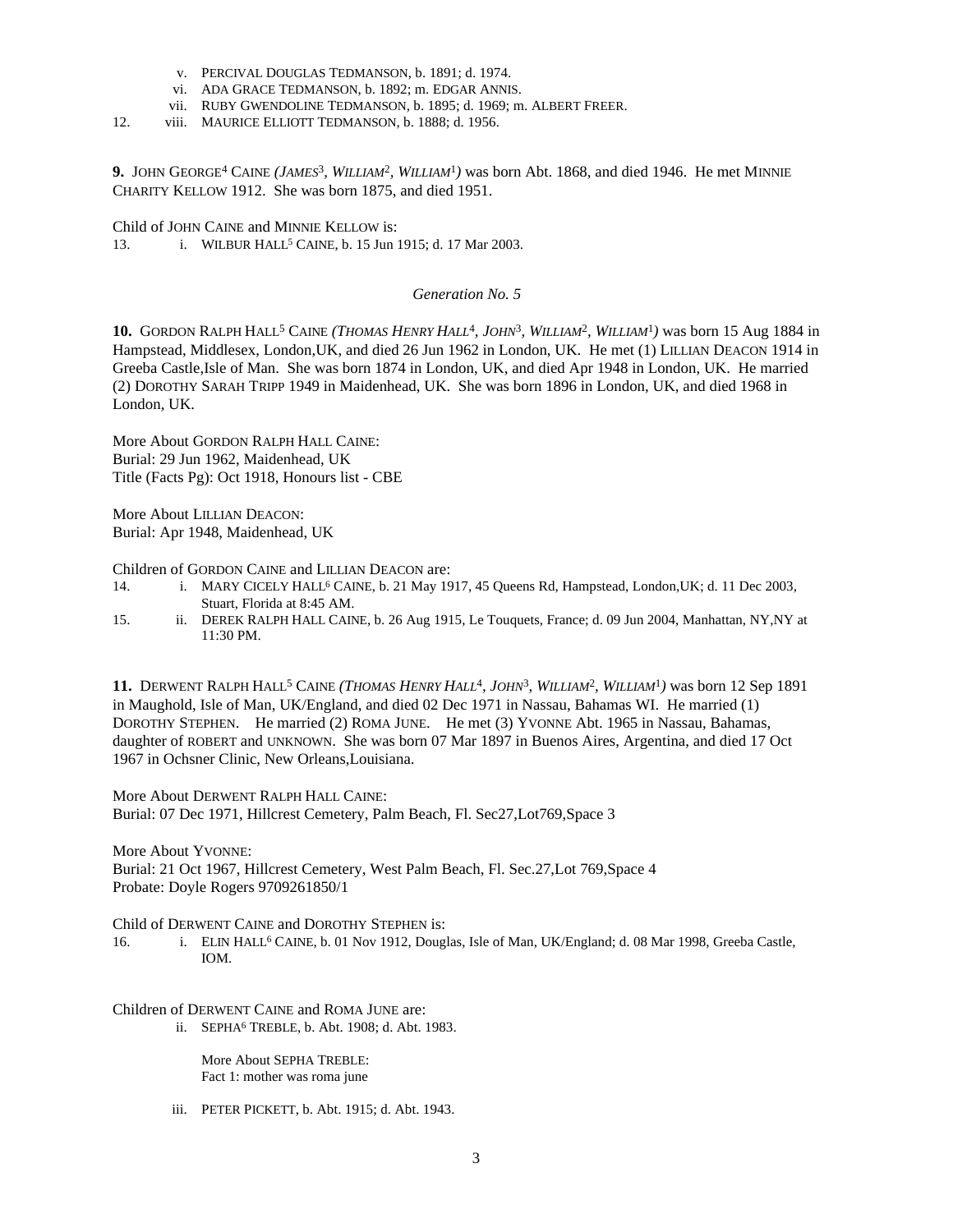**12.** MAURICE ELLIOTT<sup>5</sup> TEDMANSON *(ELIZA ANNIE*<sup>4</sup>  *CAINE, JAMES*<sup>3</sup> *, WILLIAM*<sup>2</sup> *, WILLIAM*<sup>1</sup> *)* was born 1888, and died 1956. He married ALICE MAUD FRISBY. She was born 1892, and died 1967.

Children of MAURICE TEDMANSON and ALICE FRISBY are:

- 17. i. DOROTHY<sup>6</sup> TEDMANSON.
- 18. ii. WILBUR JOHN TEDMANSON, b. 1926.

13. WILBUR HALL<sup>5</sup> CAINE (JOHN GEORGE<sup>4</sup>, JAMES<sup>3</sup>, WILLIAM<sup>2</sup>, WILLIAM<sup>1</sup>) was born 15 Jun 1915, and died 17 Mar 2003. He married ALMA DORA LEE 1939. She was born 25 Nov 1917.

Children of WILBUR CAINE and ALMA LEE are:

- 19. i. RONALD HALL<sup>6</sup> CAINE, b. 30 Jul 1940.
	- ii. NEVILLE ROBERT CAINE, b. 1944; m. ANN MAREE SNEAZWELL, 1994; b. 1944.

## *Generation No. 6*

14. MARY CICELY HALL<sup>6</sup> CAINE (GORDON RALPH HALL<sup>5</sup>, THOMAS HENRY HALL<sup>4</sup>, JOHN<sup>3</sup>, WILLIAM<sup>2</sup>, WILLIAM<sup>1</sup>) was born 21 May 1917 in 45 Queens Rd, Hampstead, London,UK*<sup>2</sup>* , and died 11 Dec 2003 in Stuart, Florida at 8:45 AM. She met (1) ANDREW MOURAVIEFF-APOSTOL-KOROBYINE 04 Dec 1938 in Geneva, Switzerland, son of VLADIMIR MOURAVIEFF-APOSTOL-KOROBYINE and NADEJDA TERESCHENKO. He was born 07 Feb 1913 in Cannes, France, and died 13 Aug 2001 in Geneva, Switzerland. She met (2) HOWARD COURTNEY BURR JR. 16 Aug 1958 in New York,NY, son of HOWARD BURR and FANNON WHEELER. He was born 22 Oct 1911 in Columbus,OH, and died 30 Apr 1994 in Stamford,CT..

More About MARY CICELY HALL CAINE: Burial: 29 Jun 2004, Willowbrook Cemetery,Westport,Ct

More About ANDREW MOURAVIEFF-APOSTOL-KOROBYINE: Burial: 17 Aug 2001, Bursinel, Switzerland

More About HOWARD COURTNEY BURR JR.: Burial: 07 May 1994, Westport, CT

Children of MARY CAINE and ANDREW MOURAVIEFF-APOSTOL-KOROBYINE are:

- 20. i. MICHAEL<sup>7</sup> MOURAVIEFF-APOSTOL-KOROBYINE, b. 30 Mar 1940, London, UK (27 Welbeck St, All Souls, Marleybone).
	- ii. NICHOLAS MOURAVIEFF-APOSTOL-KOROBYINE, b. 10 May 1947, 90 Fitzjohns Ave, St. John's Wood, London,UK*2,3*; m. JEANNETTE GREGORY BYINGTON, 13 Jan 1988, San Juan, PR USA; b. 25 Mar 1950, Tokyo,Japan.

More About NICHOLAS MOURAVIEFF-APOSTOL-KOROBYINE: Christening: 28 Dec 1947, Benhams Farm, Horley, Sussex, UK Confirmation: 1962, St. Mark's Church, New Canaan, CT

15. DEREK RALPH HALL<sup>6</sup> CAINE (GORDON RALPH HALL<sup>5</sup>, THOMAS HENRY HALL<sup>4</sup>, JOHN<sup>3</sup>, WILLIAM<sup>2</sup>, WILLIAM<sup>1</sup>) was born 26 Aug 1915 in Le Touquets, France, and died 09 Jun 2004 in Manhattan, NY,NY at 11:30 PM. He met MARGARET LOUISE WILDMAN-WATSON 1951 in Maidenhead, UK. She was born 20 Aug 1918 in London, UK, and died 05 Feb 2002 in Manhattan, New York, NY.

More About DEREK RALPH HALL CAINE: Burial: 29 Jun 2004, Westport, Ct

More About MARGARET LOUISE WILDMAN-WATSON: Burial: 29 Jun 2004, Westport, Ct

Child of DEREK CAINE and MARGARET WILDMAN-WATSON is: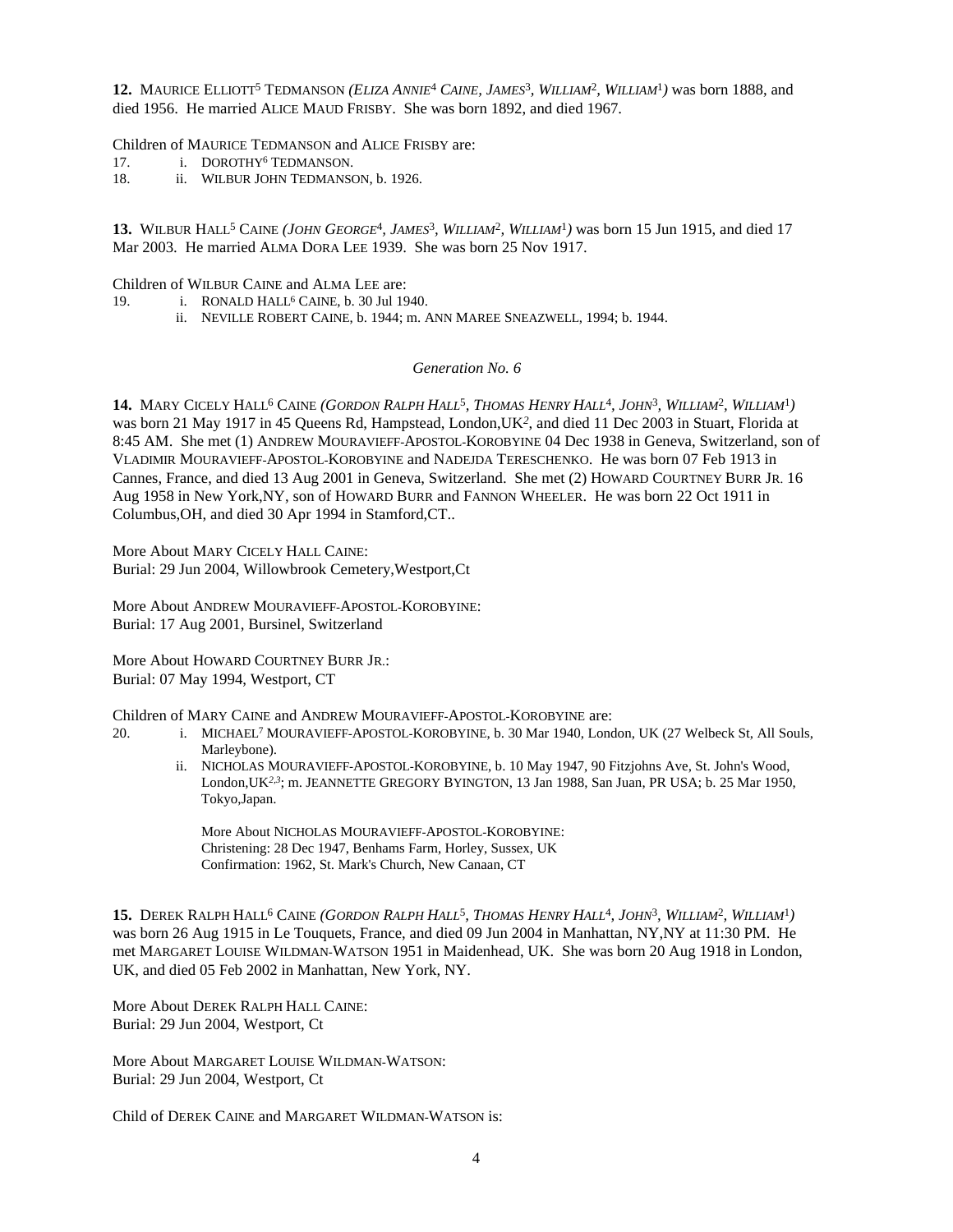i. MELISSA JANE HALL<sup>7</sup> CAINE, b. 17 Apr 1955, London,UK.

**16.** ELIN HALL<sup>6</sup> CAINE (DERWENT RALPH HALL<sup>5</sup>, THOMAS HENRY HALL<sup>4</sup>, JOHN<sup>3</sup>, WILLIAM<sup>2</sup>, WILLIAM<sup>1</sup>) was born 01 Nov 1912 in Douglas, Isle of Man, UK/England, and died 08 Mar 1998 in Greeba Castle, IOM. She married CHARLES WILLIAM GILL 1933 in Douglas,Isle of Man. He was born 06 Oct 1909 in Douglas, Isle of Man, UK/England, and died Jan 2002 in Douglas, Isle of Man.

More About ELIN HALL CAINE: Fact 1: adopted by Sir Thomas Henry Hall Caine Fact 2: mother was Dorothy "Dolly" Stephen

Child of ELIN CAINE and CHARLES GILL is: 21. i. GLORIA ALEXANDRA<sup>7</sup> GILL, b. 1935, Douglas, IOM.

17. DOROTHY<sup>6</sup> TEDMANSON (MAURICE ELLIOTT<sup>5</sup>, ELIZA ANNIE<sup>4</sup> CAINE, JAMES<sup>3</sup>, WILLIAM<sup>2</sup>, WILLIAM<sup>1</sup>) She married A. ROY HARRISON.

Children of DOROTHY TEDMANSON and A. HARRISON are:

- i. WILLIAM MAURICE<sup>7</sup> HARRISON, b. 1948.
- ii. LINDA FAY HARRISON, b. 1952.

**18.** WILBUR JOHN<sup>6</sup> TEDMANSON (MAURICE ELLIOTT<sup>5</sup>, ELIZA ANNIE<sup>4</sup> CAINE, JAMES<sup>3</sup>, WILLIAM<sup>2</sup>, WILLIAM<sup>1</sup>) was born 1926. He married PATRICIA MAY MCCAULIFFE. She was born 1927.

Children of WILBUR TEDMANSON and PATRICIA MCCAULIFFE are:

- i. HUGH JOHN<sup>7</sup> TEDMANSON, b. 1950.
- ii. MARK ELLIOTT TEDMANSON, b. 1953.
- iii. JUDITH TEDMANSON, b. 1955.
- iv. SIMON GEORGE TEDMANSON, b. 1956.
- v. KATHRYN TEDMANSON, b. 1958.
- vi. PATRICK JAMES TEDMANSON, b. 1960.

**19.** RONALD HALL<sup>6</sup> CAINE *(WILBUR HALL*<sup>5</sup> *, JOHN GEORGE*<sup>4</sup> *, JAMES*<sup>3</sup> *, WILLIAM*<sup>2</sup> *, WILLIAM*<sup>1</sup> *)* was born 30 Jul 1940. He met JUDITH MARY ALLEN 1965. She was born 1945.

Children of RONALD CAINE and JUDITH ALLEN are:

- 22. i. STUART ROBERT HALL<sup>7</sup> CAINE, b. 08 Feb 1971.
	- ii. LEANNE JULIE CAINE, b. 1972.

# *Generation No. 7*

**20.** MICHAEL<sup>7</sup> MOURAVIEFF-APOSTOL-KOROBYINE *(MARY CICELY HALL*<sup>6</sup>  *CAINE, GORDON RALPH HALL*<sup>5</sup> *, THOMAS HENRY HALL*<sup>4</sup> *, JOHN*<sup>3</sup> *, WILLIAM*<sup>2</sup> *, WILLIAM*<sup>1</sup> *)* was born 30 Mar 1940 in London, UK (27 Welbeck St, All Souls, Marleybone)*<sup>4</sup>* . He married (1) MARY MOTIER 1964 in Verdins, France. He married (2) MARY D. WESTERLUND 1975 in New York,NY,USA. She was born in New York, NY, and died 1988 in Darien, CT. He married (3) MARY SAXON 12 Mar 1979 in New York,NY. She was born 18 Jul 1948 in Danville, PA.

Children of MICHAEL MOURAVIEFF-APOSTOL-KOROBYINE and MARY SAXON are:

- i. ALEXANDRA<sup>8</sup> MOURAVIEFF-APOSTOL-KOROBYINE, b. 25 Mar 1983, New York,NY.
- ii. PETER MOURAVIEFF-APOSTOL-KOROBYINE, b. 03 Jul 1991, Poughkeepsie,NY.

More About PETER MOURAVIEFF-APOSTOL-KOROBYINE: Confirmation: 26 Mar 2006, Poughkeepsie, NY

21. GLORIA ALEXANDRA<sup>7</sup> GILL (ELIN HALL<sup>6</sup> CAINE, DERWENT RALPH HALL<sup>5</sup>, THOMAS HENRY HALL<sup>4</sup>, JOHN<sup>3</sup>,